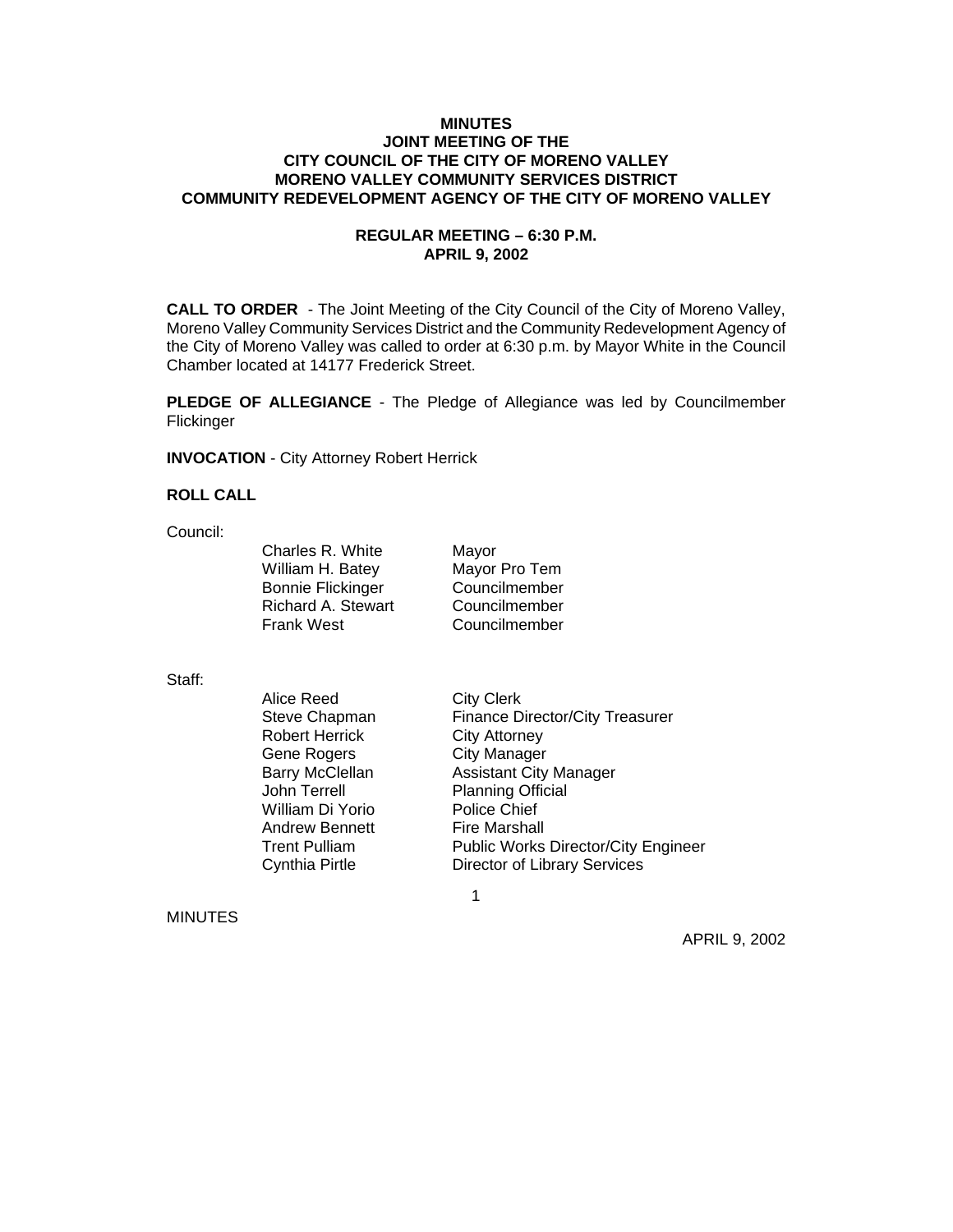George Price **Parks and Recreation Director** 

### **JOINT CONSENT CALENDARS (SECTIONS A-C) OF THE CITY COUNCIL OF THE CITY OF MORENO VALLEY, MORENO VALLEY COMMUNITY SERVICES DISTRICT, AND COMMUNITY REDEVELOPMENT AGENCY OF THE CITY OF MORENO VALLEY**

Mayor White opened the agenda items for the Consent Calendars for public comments; there being none, public comments were closed.

Mayor Pro Tem Batey made a motion, seconded by Councilmember Flickinger to approve the Consent Calendars in their entireties, except for Item A8 which was continued to the Council meeting of 5/14/02 and Item A12 which was removed for separate action. Motion carried 5-0. Roll call vote.

# **A. CONSENT CALENDAR** - **CITY COUNCIL**

2

- A1. ORDINANCES FIRST READING BY TITLE ONLY Waived reading of all Ordinance Introductions and read by title only.
- A2. FINAL MAPS 21040-3 & 21040-4 ACCEPT SUBSTITUTION OF BONDS AND AGREEMENT FOR PUBLIC RIGHT OF WAY IMPROVEMENTS – NORTH OF ELDER AND EAST OF MORRISON STREET, FIESTA DEVELOPMENT INC., CORONA, CA Accepted the substitution of bonds and Agreement for Public Improvements; authorized the Mayor to execute the agreements; directed the City Clerk to forward the signed agreements to the County Recorder's Office for recordation; and instructed the City Engineer to prepare the exoneration of the Faithful Performance Bonds and Material & Labor Bonds placed by Procopius Land Company upon acceptance of the substitution bonds and agreements.
- A3. FINAL MAP 23008 ACCEPT SUBSTITUTION OF BONDS AND AGREEMENT FOR PUBLIC RIGHT OF WAY IMPROVEMENTS – SOUTH SIDE OF IRIS AVENUE AND EAST OF LASSELLE STREET, PACIFIC COMMUNITIES BUILDER, INC., NEWPORT BEACH, CA Accepted the substitution of bonds and Agreement for Public Improvements; authorized the Mayor to execute the agreement; directed the City Clerk to forward the signed agreement to the County Recorder's Office for recordation; and instructed the City Engineer to prepare the exoneration of the Faithful Performance Bond and Material and Labor Bond placed by MVR Properties, LLC, upon acceptance of the substitution bonds and agreement.

**MINUTES**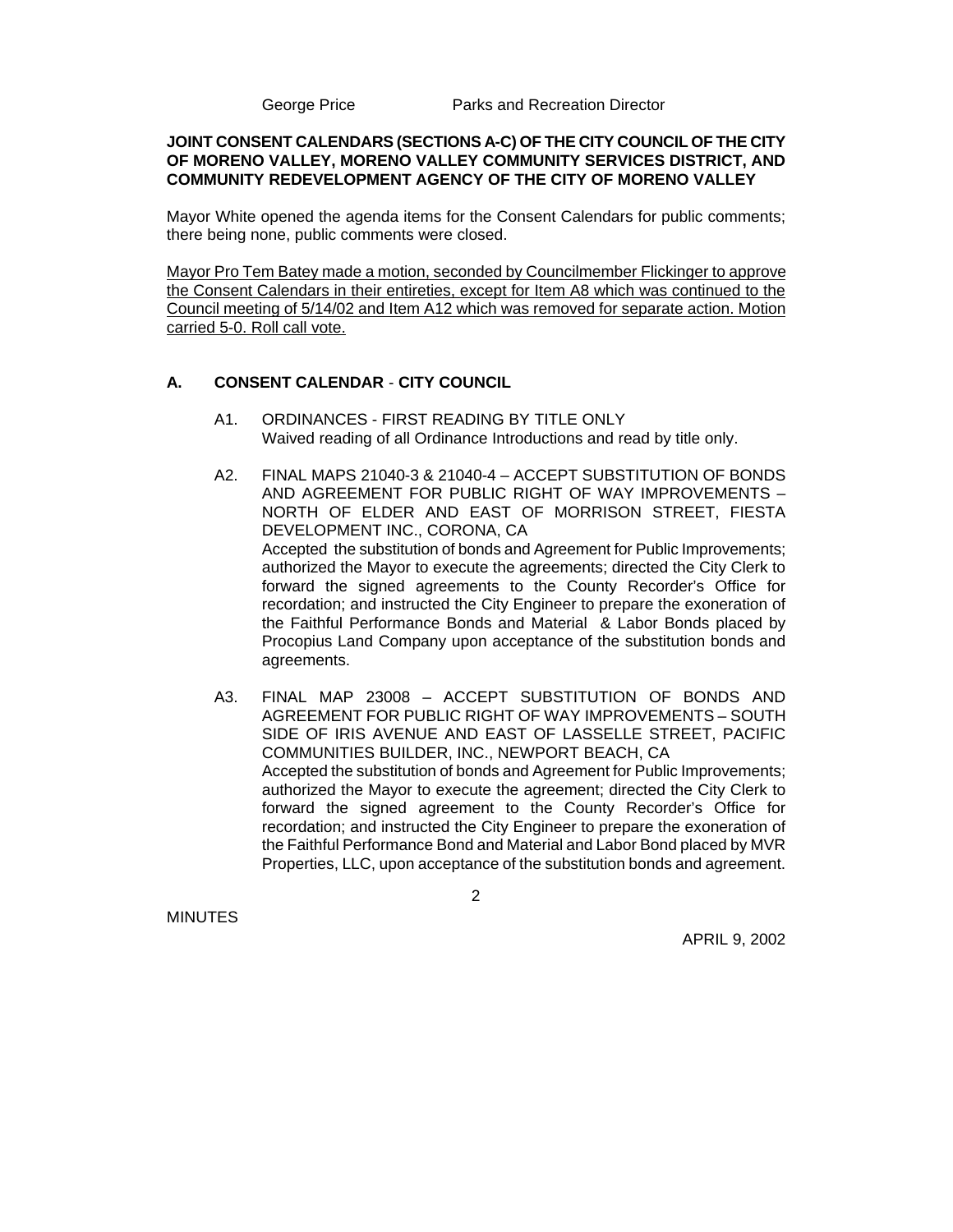- A4. MOBILEHOME GRANT PROGRAM REVISION Approved increasing the current maximum Mobilehome Grant amount from \$7,500 to \$10,000.
- A5. APPROVAL OF PARCEL MAP 29968–A 16 PARCEL INDUSTRIAL/COMMERCIAL DEVELOPMENT - SOUTH SIDE OF ALESSANDRO BOULEVARD, EAST SIDE OF ELSWORTH STREET, NEWHOPE PROPERTIES III, CGP, FOUNTAIN VALLEY, CA Approved Parcel Map 29968 and authorized the City Clerk to sign the map and transmit said map to the County Recorder's office for recordation.
- A6. MINUTES REGULAR MEETING OF MARCH 12, 2002 Approved as submitted.
- A7. AUTHORIZATION TO AWARD CONSTRUCTION CONTRACT FOR THE COMMUNITY DEVELOPMENT BLOCK GRANT (CDBG) SIDEWALKS ON ADRIENNE AVENUE, ALLIES PLACE, COURAGE STREET, AND PRIDE LANE (SOUTHEAST EDGEMONT AREA), PROJECT NO. 01-14368520 ) Awarded the construction contract for the CDBG Sidewalks base bid items and additive bid "A" items to Elite Bobcat Service, Inc., 1320 East Sixth Street, Suite 100, Corona, California 92879-1700, the lowest responsible bidder; authorized the Mayor to execute a contract agreement with Elite Bobcat Service, Inc.; authorized the issuance of a Purchase Order to Elite Bobcat Service, Inc. in the amount of \$134,702.98 (the amount of base bid and additive bid "A" [\$122,457.25] plus 10% contingency) when both parties have signed the contract (Account No. 143.68520); authorized the City Manager to issue a Contract Change Order after April 15, 2002, to include additive bid "B" items and additive bid "C" items; and authorized the issuance of a Contract Change Order to the Purchase Order to Elite Bobcat Service, Inc. to increase the Purchase Order amount by \$28,660.50 (the amount of additive bid "B" [\$11,290.00] and "C" [\$14,765.00] plus 10% contingency) when both parties have signed the Contract Change Order (Account No. 143.68520)
- A8. APPROVAL OF FINAL MAP 30301 SINGLE FAMILY RESIDENTIAL PROJECT, AND ACCEPT AGREEMENT & BONDS FOR PUBLIC RIGHT-OF-WAY IMPROVEMENTS. NORTH SIDE OF CALLE AGUA, WEST OF LASSELLE ST., - K. HOVNANIAN FORECAST HOMES, INC., ONTARIO, CA. Continued to May 14, 2002.

A9. 2001 ANNUAL REPORT OF THE PLANNING COMMISSION

3

MINUTES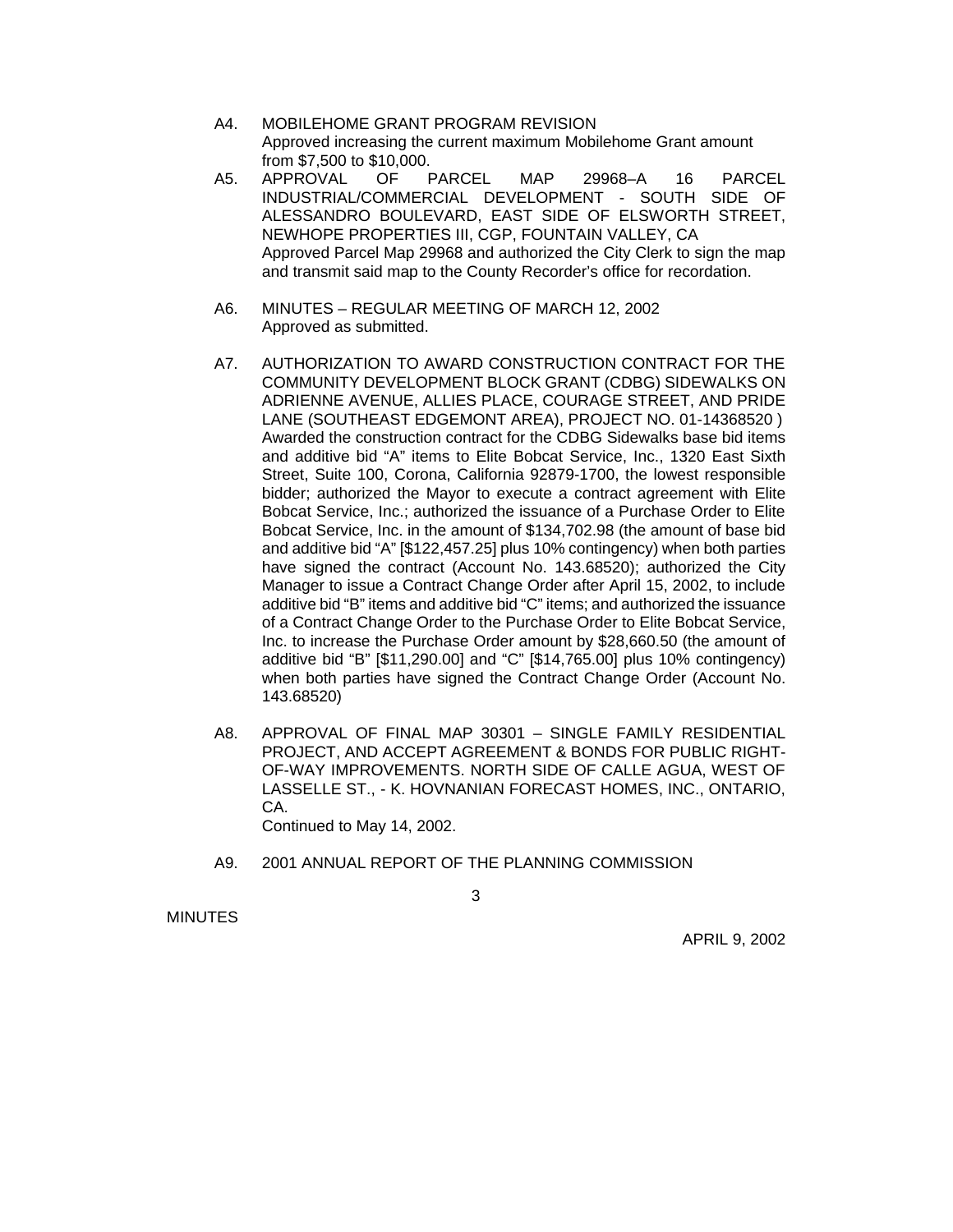Received and filed the 2001 Annual Report of the Planning Commission and authorized transmittal to the California State Office of Planning and Research in accordance with Government Code Section 65040.5.

- A10. APPROVE THE BALLOT FOR AN INCREASE IN STREET LIGHTING CHARGE AFFECTING COTTONWOOD GOLF CENTER IN THE EDGEMONT COMMUNITY SERVICES DISTRICT Reviewed the letter, notice and mail ballot that have been submitted by Edgemont Community Services District (ECSD) for the purpose of balloting (voting) on an "increase in charge/assessment for street lighting charge" affecting the Cottonwood Golf Center, Assessor's Parcel No. (APN) 291-250- 005-4, city owned property, located within Zone 7 of ECSD; exercised the option to ballot (vote) to approve (Yes) the proposed increase in charge/assessment to continue providing street lighting services as submitted by the ECSD including any increase in future charge/assessment for electricity costs that may be passed on to ECSD by Edison; and authorized the City Manager to mark the ballot as approved (Yes) and sign on behalf of the City of Moreno Valley as the record owner of property.
- A11. APPROVAL OF AN ADDITIONAL APPROPRIATION OF FUNDS FOR PROFESSIONAL PLAN CHECK SERVICES FOR THE PUBLIC WORKS DEPARTMENT LAND DEVELOPMENT DIVISION Approved an additional appropriation to the Public Works Professional Services Fund (00011-52310-6255) in the amount of \$400,000; and authorized the City Manager to issue one or more purchase orders in excess of \$100,000 each not to exceed a combined total of \$400,000 for this additional appropriation.

# **B. CONSENT CALENDAR** - **COMMUNITY SERVICES DISTRICT**

- B1. ORDINANCES FIRST READING BY TITLE ONLY Waived reading of all Ordinance Introductions and read by title only.
- B2. MINUTES REGULAR MEETING OF MARCH 12, 2002 Approved as submitted.
- B3. APPROVE FILING OF AN APPLICATION WITH THE CALIFORNIA DEPARTMENT OF EDUCATION NUTRITION DIVISION FOR THE CHILD CARE FOOD REIMBURSEMENT PROGRAM Approved the filing of an application with the California Department of Education Nutrition Division for the Child Care Food Reimbursement

**MINUTES** 

4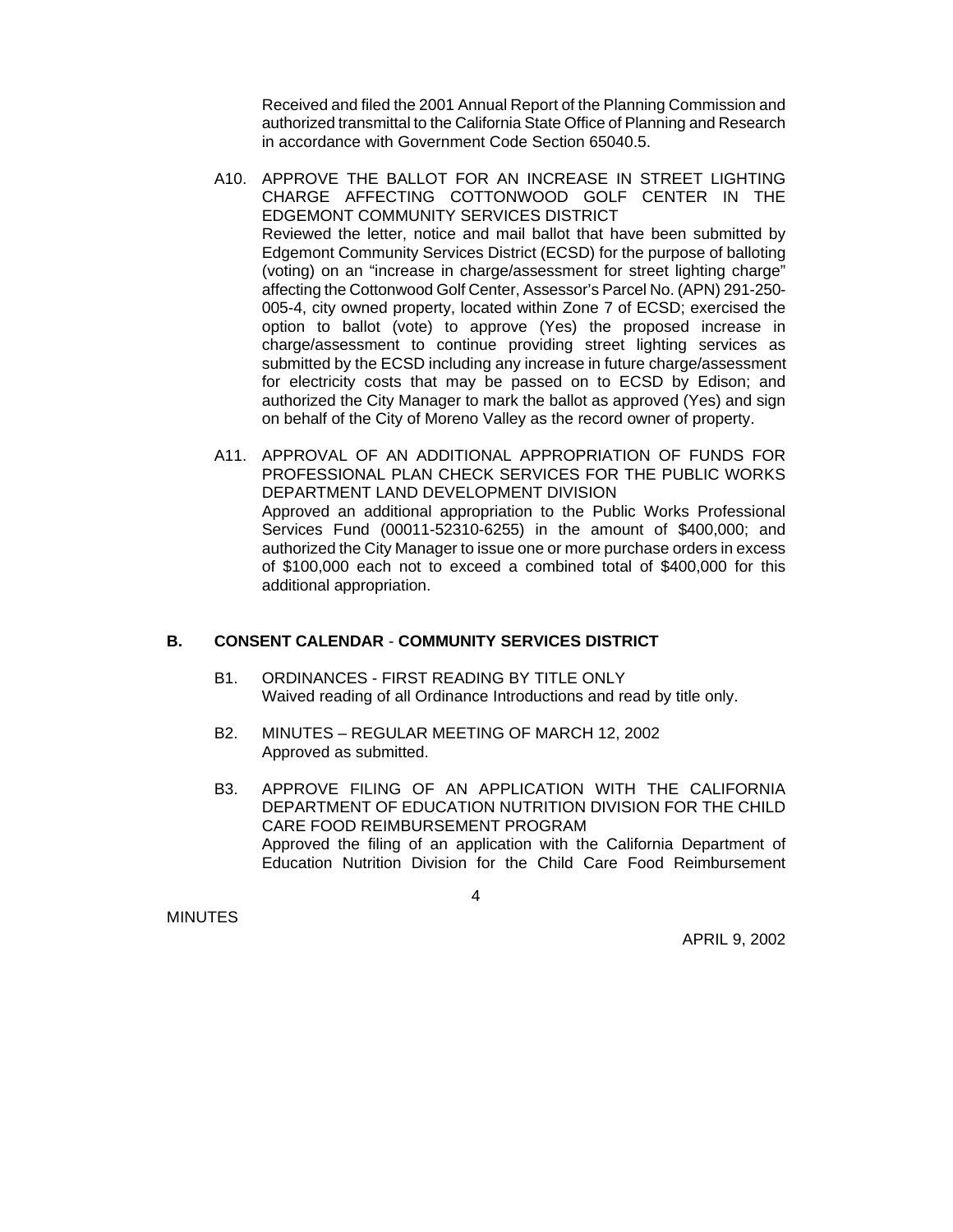Program. The program would provide funds in the amount of approximately \$42,000 a year for reimbursement for serving snacks to the after school Child Care Grant Program and PAL Program (Police Activities League-SOAR) and adopted Resolution No. CSD 2002-03 to certify the approval of the governing board to enter into this transaction with the California Department of Education Nutrition Division for the purpose of applying for the Child Care Food Reimbursement Program, and to authorized designated personnel, as shown on the resolution, to sign contract documents for FY 2001/02, 2002/03, 2003/04.

### Resolution No. CSD 2002-03

A Resolution of the Mayor and City Council of the City of Moreno Valley, California, Acting in its Capacity as the Board of Directors of the Moreno Valley Community Services District Certifying the Approval of the Governing Board to Enter into a Transaction with the California Department of Education for the Purpose of Entering into Contract for Reimbursement of Nutritious Meals and Snacks for After School Childcare Program and PAL Program and to Authorize Designated Personnel to Sign Contract Documents for Fiscal Years 2001/2002 and 2002/2003

# **C. CONSENT CALENDAR** - **COMMUNITY REDEVELOPMENT AGENCY**

- C1. ORDINANCES FIRST READING BY TITLE ONLY Waived reading of all Ordinance Introductions and read by title only.
- C2. MINUTES REGULAR MEETING OF MARCH 12, 2002 Approved as submitted.

# **D. PUBLIC HEARINGS**

 $\sim$  5

President White opened the public testimony portion of the public hearing; there being none, public testimony was closed.

Boardmember Stewart made a motion, seconded by Vice-President Batey to conduct the Public Hearing to consider the inclusion of Tentative Tract No. 30317 (and all affected phases) into the CSD Zone B (Residential Street Lighting) and the annual service charge and tabulate the mail ballots for CSD Zone B. Motion carried 5-0. Roll call vote.

MINUTES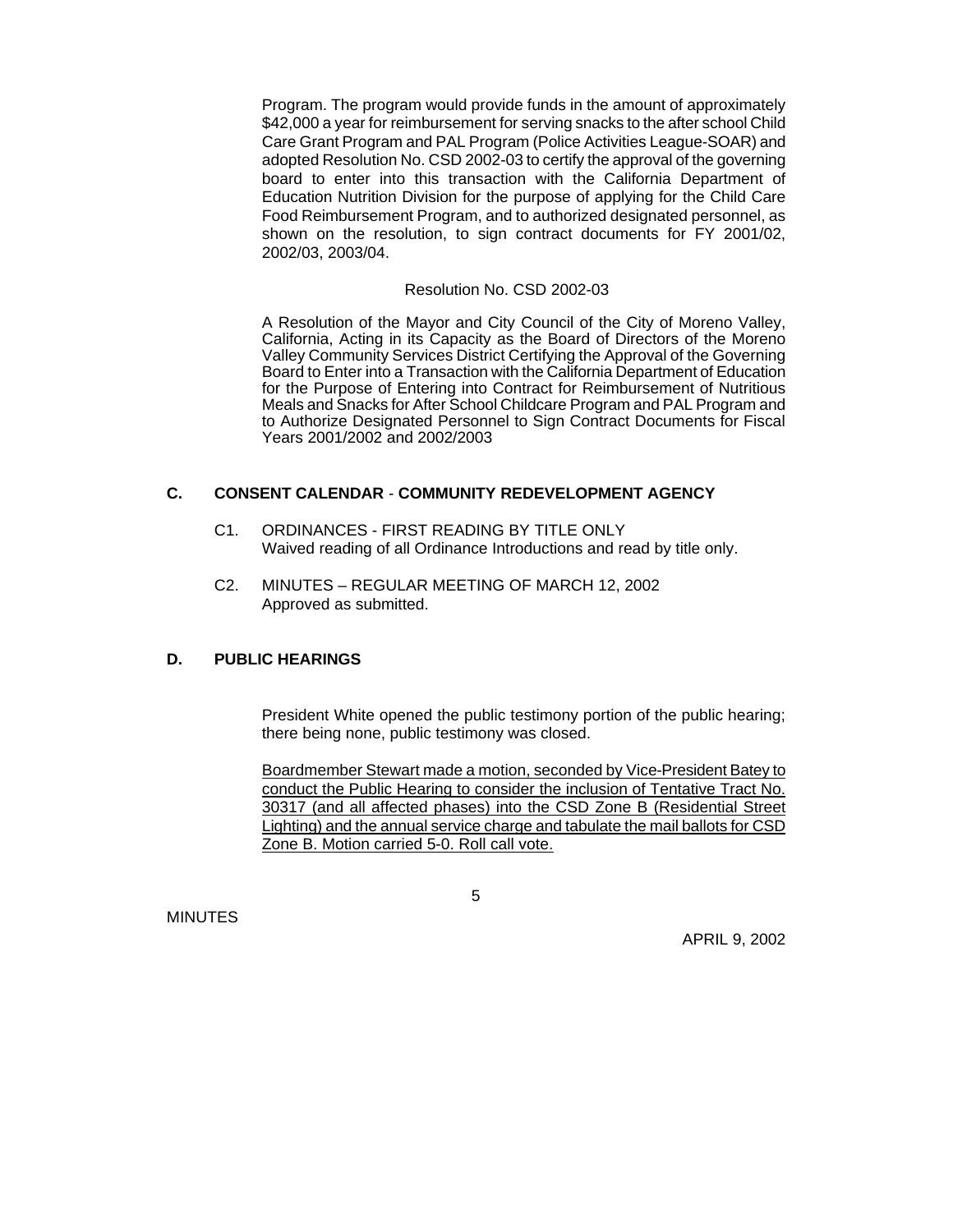The Secretary tabulated the mail ballots for CSD Zone B, (Residential Street Lighting) and announced the results as follows: the City Clerk's Office received one (1) ballot with a "Yes" vote for Assessor Parcel Number 486- 160-029.

Boardmember Stewart made a motion, seconded by Vice-President Batey to verify and accept the results of the mail ballot proceeding as identified on the Official Tally Sheet and APN listing; receive and file with the City Clerk's Office the accepted Official Tally Sheet and APN listing; and authorized and imposed the CSD Zone B charge. Motion carried 5-0. Roll call vote.

D2. A PUBLIC HEARING FOR PA02-0018 TO APPROVE A PUBLIC FACILITIES FEE CREDIT AGREEMENT, SUBMITTED BY WESTERN PACIFIC HOUSING INC., FOR TRACT NO. 29143 WITHIN THE TOWNGATE SPECIFIC PLAN (NO. 200), WHICH INCLUDED A RECENTLY APPROVED 557 LOT SINGLE-FAMILY RESIDENTIAL HOUSING TRACT AND PUBLIC PARK AND POSSIBLE SCHOOL SITE, LOCATED WITHIN THE SOUTHWEST PORTION OF THE TOWNGATE SPECIFIC PLAN (SP 200), ENCOMPASSING AN AREA FROM DAY STREET TO THE WEST, EUCALYPTUS AVENUE TO THE NORTH, ELSWORTH STREET TO THE EAST AND COTTONWOOD AVENUE TO THE SOUTH.

Mayor White opened the public testimony portion of the public hearing; there being none, public testimony was closed.

Mayor Pro Tem Batey made a motion, seconded by Councilmember Stewart to recognize that the Public Facilities Fee Credit Agreement is not considered to have the potential for any direct or indirect environmental impacts under the California Environmental Quality Act (CEQA) and is therefore exempt under Section 15061 of the CEQA Guidelines; approve Resolution No. 2002- 25, thereby approving PA02-0018 (Public Facilities Fee Credit Agreement), based on the findings in the City Council Resolution attached as Exhibit A to the resolution; and authorize the Mayor to execute the Public Facilities Fee Credit Agreement. Motion carried 5-0. Roll call vote.

Resolution No. 2002-25

A Resolution of the City Council of the City of Moreno Valley Approving PA02-0018, Relating to a Public Facilities Fee Credit Agreement for a Recently Approved 557 Lot Single-Family Residential Housing Tract with a Public Park

MINUTES

 $\overline{6}$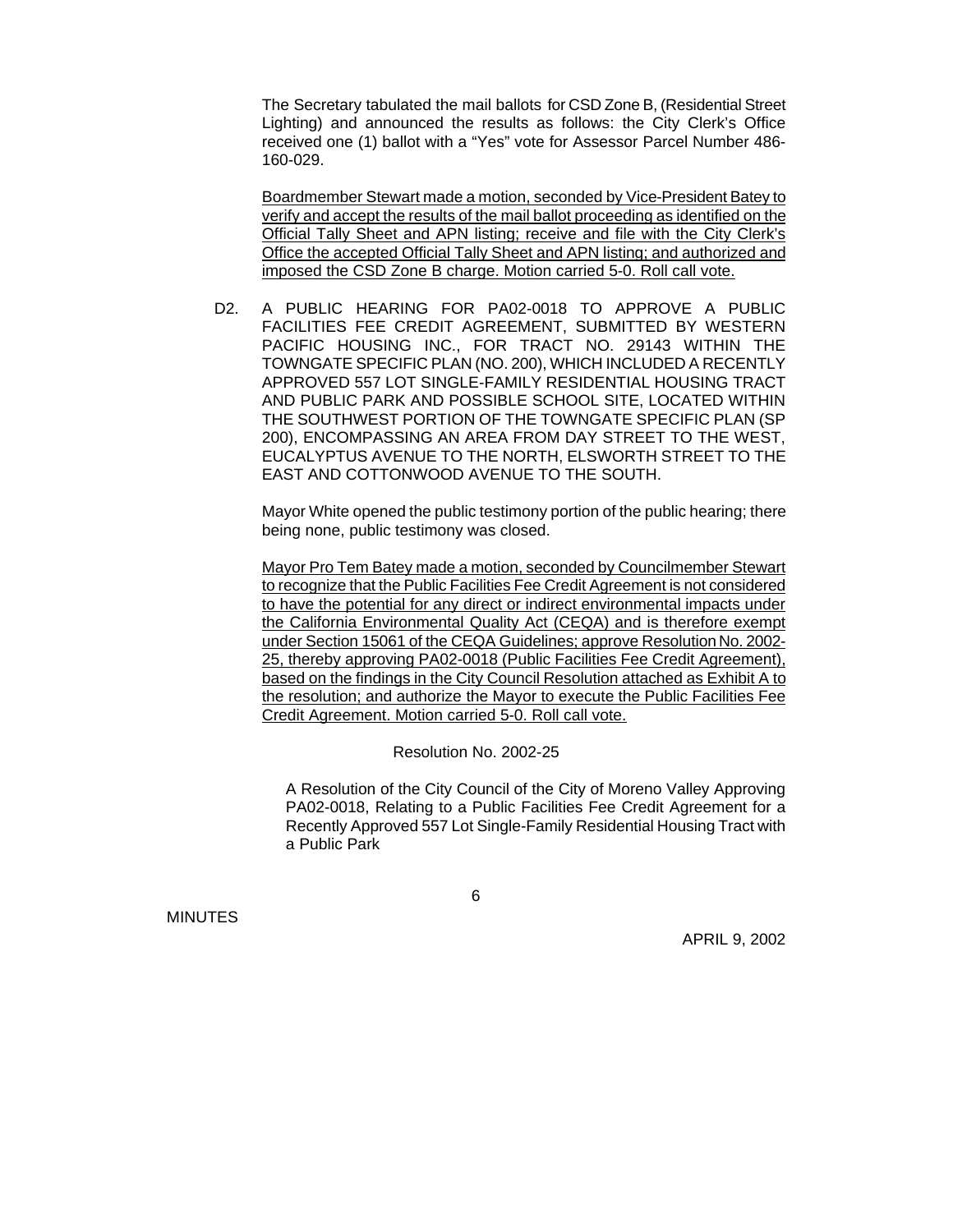## **E. ITEMS REMOVED FROM CONSENT CALENDARS FOR DISCUSSION OR SEPARATE ACTION**

A12. SITE LEASE FOR PERSONAL COMMUNICATION SERVICE (PCS) FACILITY AT SUNNYMEAD RANCH FIRE STATION NO. 48

Mayor ProTem Batey made a motion, seconded by Councilmember Flickinger to authorize the Mayor to execute a PCS Site Agreement, subject to the addendum with Cox PCS Assets, LLC for approximately 484 square feet being a portion of Sunnymead Ranch Fire Station No. 48 known as Assessor's Parcel Number 260-460-009 located at Sunnymead Ranch Parkway and Village Road. Motion carried 5-0. Roll call vote.

### **F. REPORTS**

- F1. UPDATE ON MARCH JPA BY STEVE ALBRIGHT, EXECUTIVE DIRECTOR (ORAL PRESENTATION ONLY)
- F2. REPORT TO CONSIDER PUBLIC COMMENTS REGARDING MAIL BALLOT PROCEEDINGS FOR ZONE D (PARKWAY LANDSCAPE MAINTENANCE) – ELEVEN (11) TRACTS

 President White opened the agenda item for public comments; there being none, public comments were closed.

Boardmember Stewart made a motion, seconded by Vice-President Batey to receive and file. Motion carried unanimously.

F3. APPROVAL OF FINAL MAPS 29143-2, 29143-3, 29143-4, 29143-5, 29143- 6 AND 29143 – SINGLE FAMILY RESIDENTIAL PROJECTS AND ACCEPT AGREEMENTS AND BONDS FOR PARK AND PUBLIC RIGHT-OF-WAY IMPROVEMENTS – SOUTH OF EUCALYPTUS AVENUE, EAST OF DAY STREET, AND NORTH OF COTTONWOOD AVENUE, WESTERN PACIFIC HOUSING (CONTINUED FROM APRIL 9, 2002)

Mayor White opened the agenda item for public comments; there being none, public comments were closed.

Councilmember Flickinger made motion, seconded by Mayor Pro Tem Batey to approve Final Maps 29143-2, 29143-3, 29143-4, 29143-5, 29143-6, and 29143, subject to execution of a Public Facilities Fee Credit Agreement, authorized the City Clerk to sign the maps and transmit said maps to the

**MINUTES** 

7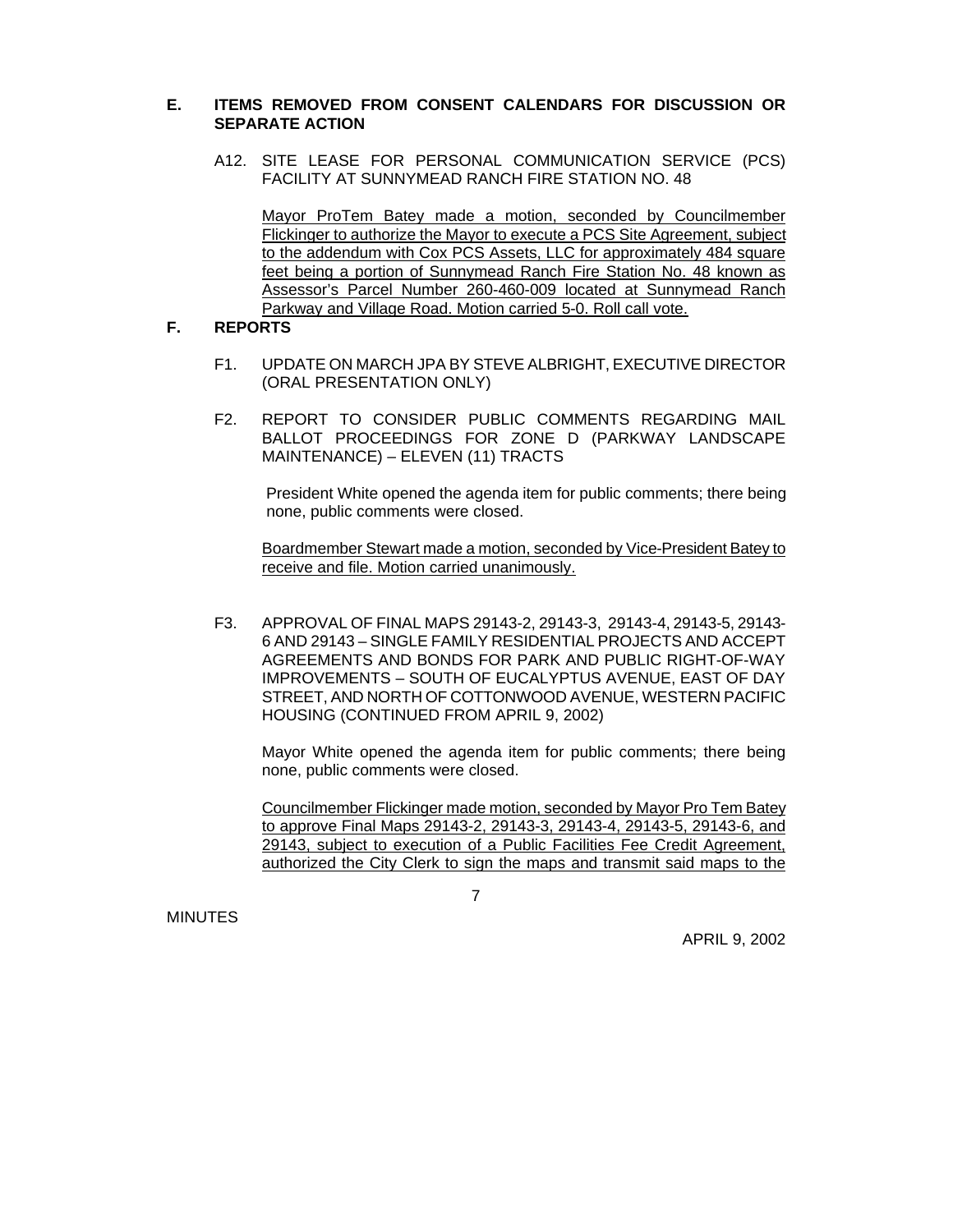County Recorder's Office for recordation; accepted the bonds and Agreement for Public Improvements for each said tentative tract map; accepted the bonds and Agreement for Park Improvements; authorized the Mayor to execute the agreements ; and directed the City Clerk to forward the signed agreements to the County Recorder's Office for recordation. Motion carried 5- 0. Roll call vote.

- F4. PRESENTATION OF DEPARTMENTAL 5-YEAR PLAN/POWERPOINT PRESENTATION – CITY CLERK
- F5. COMMERCIAL TRUCK PARKING ON THE SOUTH SIDE OF ALESSANDRO BOULEVARD FROM THE FUTURE NEWHOPE STREET TO FREDERICK STREET

Mayor White opened the agenda item for public comments; which were received from Jeannett Rubio, Betsy Arias and Karrie Nascimento.

Councilmember Stewart made a motion, seconded by Mayor White to approve elimination of the designated commercial truck parking area on the south side of Alessandro Boulevard from the future Newhope Street to Frederick Street and to agendize for future discussion alternatives to increase truck parking. Motion carried 4-1, Mayor Pro Tem Batey dissenting. Roll call vote.

# F6. LEGISLATIVE UPDATE

Mayor White opened the agenda item for public comments; there being none, public comments were closed.

Mayor Pro Tem Batey made a motion, seconded by Councilmember Stewart to receive and file the Legislative Status Report. Motion carried unanimously.

F7. CITY MANAGER'S REPORT (Informational Oral Presentation only – not for Council action)

# **G. LEGISLATIVE ACTIONS**

ORDINANCES - 1ST READING AND INTRODUCTION

G1. SPEED LIMIT RECERTIFICATION ON VARIOUS STREETS

8

**MINUTES**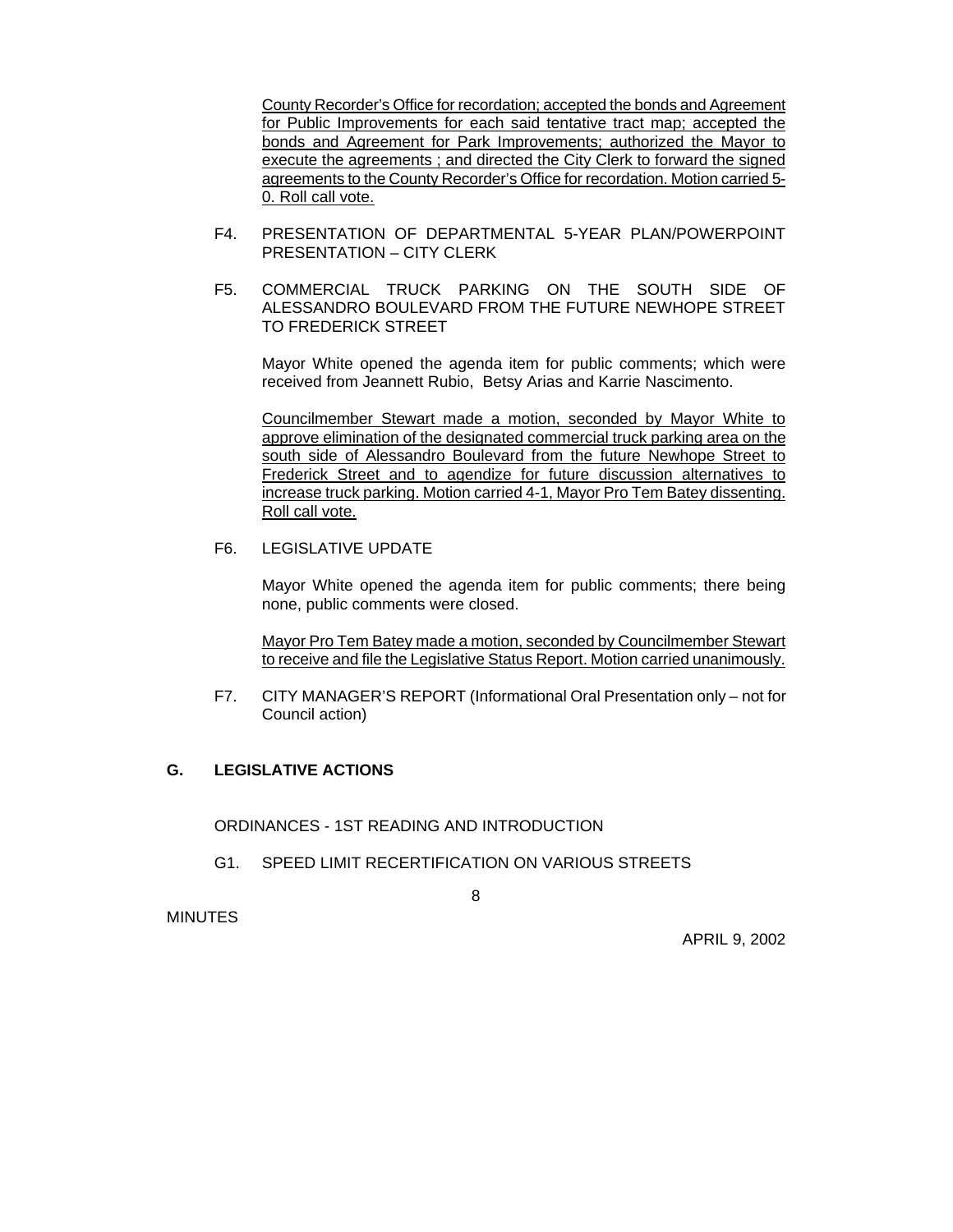Mayor White opened the agenda item for public comments; there being none, public comments were closed.

Councilmember Stewart made a motion, seconded by Mayor Pro Tem Batey to receive and file the report; and introduce Ordinance No. 600. Motion carried 4-1, Councilmember West dissenting. Roll call vote.

#### Ordinance No. 600

An Ordinance of the City Council of the City of Moreno Valley, California, Amending Section 12.20.020 of Chapter 12.20 of the City of Moreno Valley Municipal Code Relating to a Prima Facie Speed Limit for Certain Streets

ORDINANCES - 2ND READING AND ADOPTION

G2. ADOPTION OF ORDINANCE NO. 599 (RECEIVED FIRST READING AND INTRODUCTION MARCH 26, 2002 ON A 4 –1 VOTE, WEST ABSENT)

Mayor White opened the agenda item for public comments; there being none, public comments were closed.

Councilmember Flickinger made a motion, seconded by Councilmember Stewart to adopt Ordinance No. 599. Motion carried 5-0. Roll call vote.

#### Ordinance No. 599

An Ordinance of the City Council of the City of Moreno Valley, California, Approving PA01-0082 (Municipal Code Amendment), Amending Chapter 9.08.030 of the City of Moreno Valley Municipal Code to Allow for Greater Height of Architectural Projections in Residential and Nonresidential Districts

ORDINANCES - URGENCY ORDINANCES – NONE

### RESOLUTIONS

9

G3. A RESOLUTION OF DENIAL FOR PA00-0001N (CONDITIONAL USE PERMIT) AND P00-041N (REVISION TO THE MASTER PLOT PLAN) LOCATED ON THE WEST SIDE OF FREDERICK STREET, SOUTHWEST OF THE HIGHWAY 60 OFF-RAMP AND SUBMITTED BY CHEVRON PRODUCTS COMPANY

**MINUTES**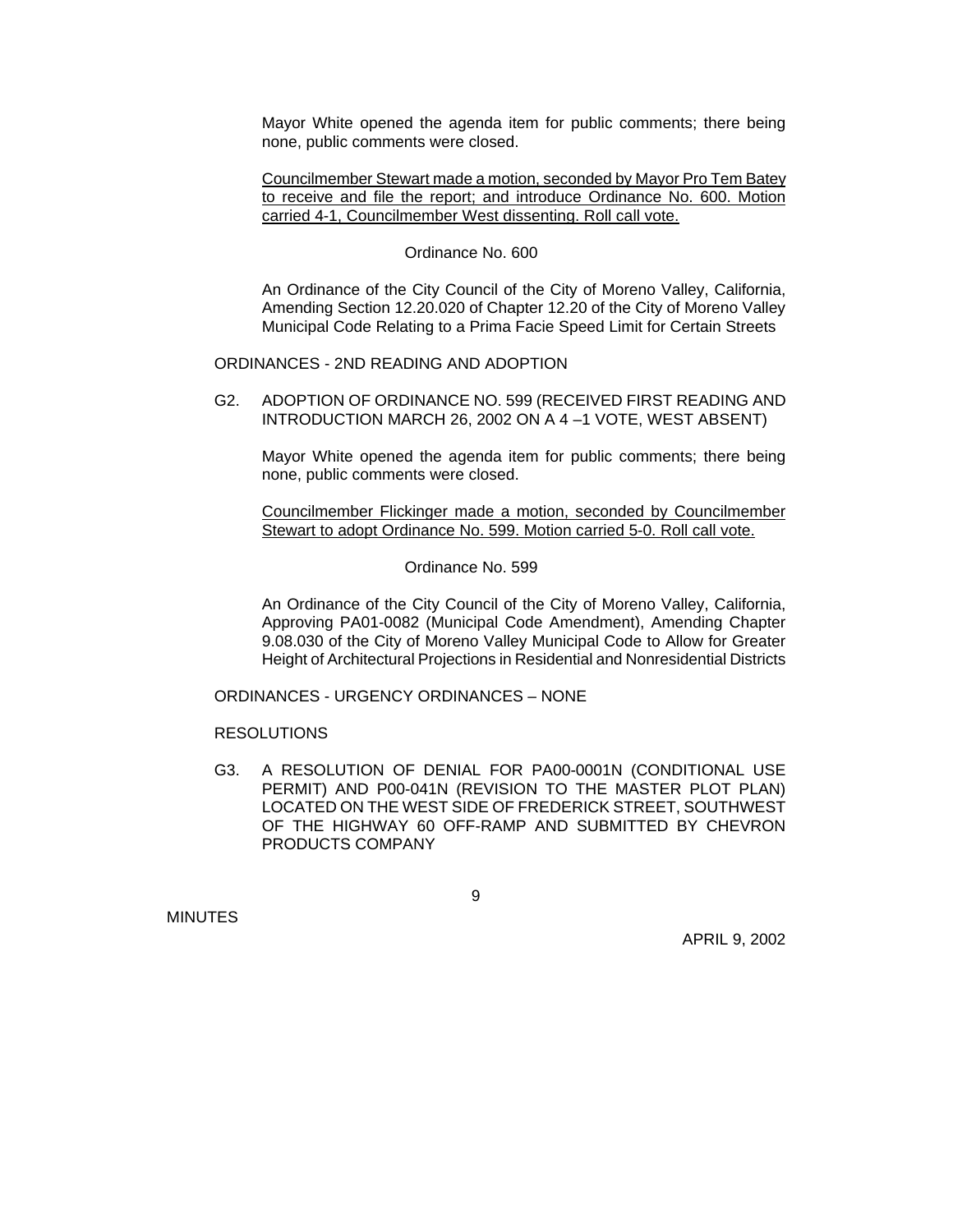Mayor White opened the agenda item for public comments; there being none, public comments were closed.

Councilmember Stewart made a motion, seconded by Councilmember Flickinger to adopt Resolution No. 2002-26, thereby denying PA00-0001N (Conditional Use Permit) and P00-041N (Revision to the Master Plot Plan), based on the findings included in the Resolution. Motion carried 3-1-1, Mayor Pro Tem Batey dissenting, Councilmember West abstaining. Roll call vote.

### Resolution No. 2002-26

A Resolution of the City Council of the City of Moreno Valley Denying PA00- 0001N, A Conditional Use Permit for a Proposed 2,131 Square Foot Gas Station, Including a Canopy with Six (6) Pumps/Dispensers and a Food Mart with Beer and Wine Sales, and P00-041N, for the Modification of the Towngate (SP 200) Master Plot Plan from an Office Building to a Retail Gas Station with Market

Adjourn City Council to Moreno Valley Public Facilities Financing Corporation Annual Meeting

Convene Moreno Valley Public Facilities Financing Corporation Annual Meeting

### **ROLL CALL**

| Charles R. White          | President             |
|---------------------------|-----------------------|
| William H. Batey          | <b>Vice-President</b> |
| <b>Bonnie Flickinger</b>  | Boardmember           |
| <b>Richard A. Stewart</b> | Boardmember           |
| <b>Frank West</b>         | Boardmember           |

President White announced there were no reports or issues before the corporation to be addressed.

President White opened the agenda item for public comments; there being none, public comments were closed.

Boardmember Stewart made a motion, seconded by Boardmember Flickinger to adjourn the Moreno Valley Public Facilities Financing Corporation meeting. Motion carried 5-0. Roll call vote.

Reconvene City Council

<u>10</u>

MINUTES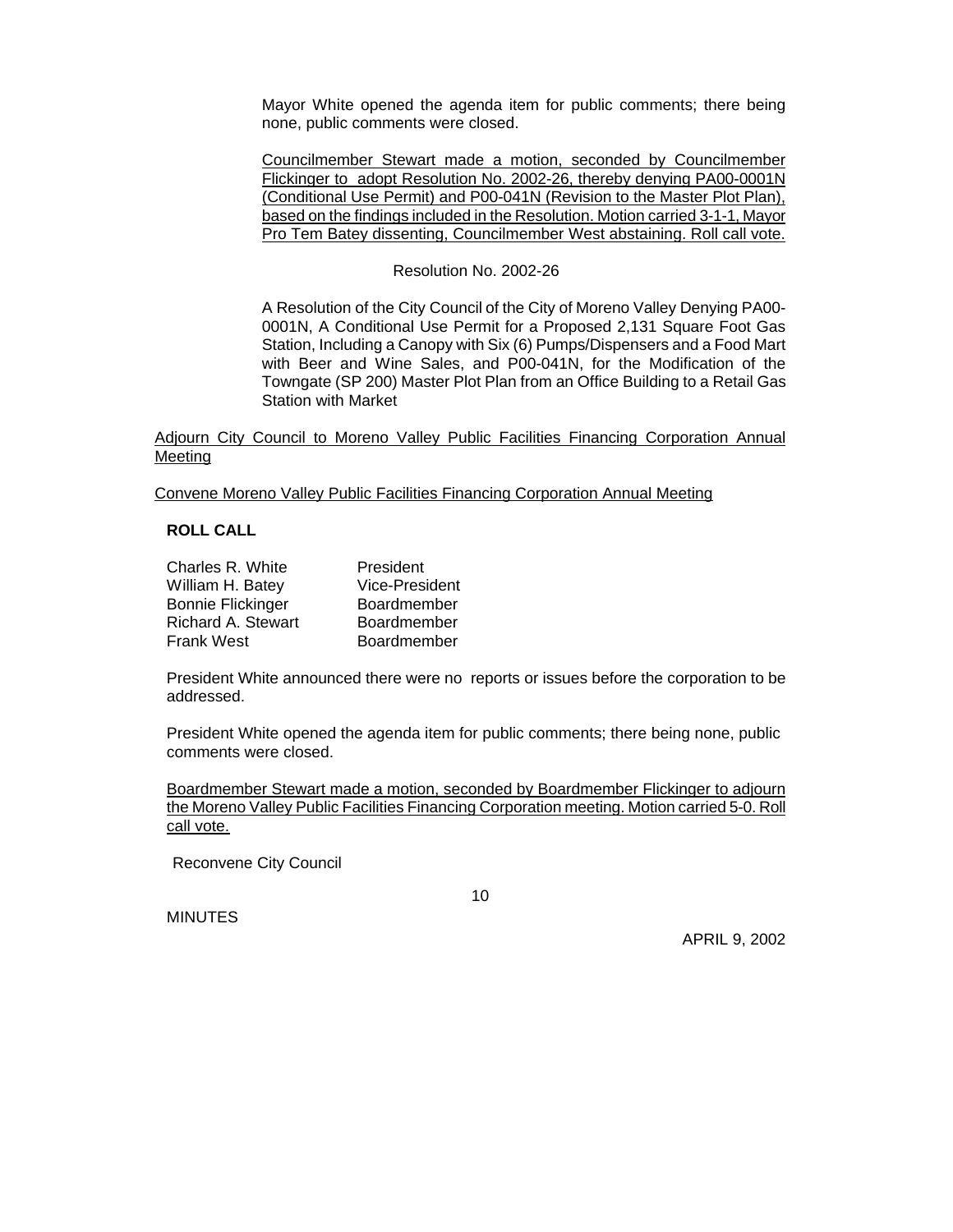### PUBLIC COMMENTS **ON ANY SUBJECT NOT ON THE AGENDA** UNDER THE JURISDICTION OF THE CITY COUNCIL ARE AS FOLLOWS:

## Pete Bleckert – Address matter of record

- 1) Displeasure with Bailiff; time of public comments portion of meeting
- 2) Chevron denial

### Priscilla Banks – Address matter of record

- 1) City's money shortage
- 2) Code enforcement issues
- 3) Time of public comments portion meeting

#### Dr. Hank Mercado - 453 Cajon, Redlands

- 1) Spoke on behalf of  $2^{nd}$  Harvest Food Bank
- 2) Invited Mayor to be a judge at "A Taste of the Inland Empire" fundraiser

### **CLOSING COMMENTS AND/OR REPORTS OF THE CITY COUNCIL, COMMUNITY SERVICES DISTRICT, OR COMMUNITY REDEVELOPMENT AGENCY**

Councilmember Flickinger

- 1) Stated she attended "A Taste of the Inland Empire" fundraiser last year and it was an outstanding event
- 2) Inquired as to the status of agendizing public comments on matters not on the agenda

#### Councilmember Stewart

- 1) Attended the Eagle Scout award presentation on Saturday commended the Scouts on their achievements
- 2) Attended Awards Ceremony where Police Department honored volunteers
- 3) Announced that City will be increasing its basic services in next budget cycle

Councilmember West

- 1) Thanked Chief DiYorio for aggressively pursuing the off-road motorcycles in his district
- 2) Announced dedication for the new Fire Station on April  $16<sup>th</sup>$  at 10:00 a.m.
- 3) Will be organizing public meetings for private street issues

#### Mayor White

1) Nason basin was dedicated on 4/8/02

Mayor Pro Tem Batey

 $11$ 

MINUTES